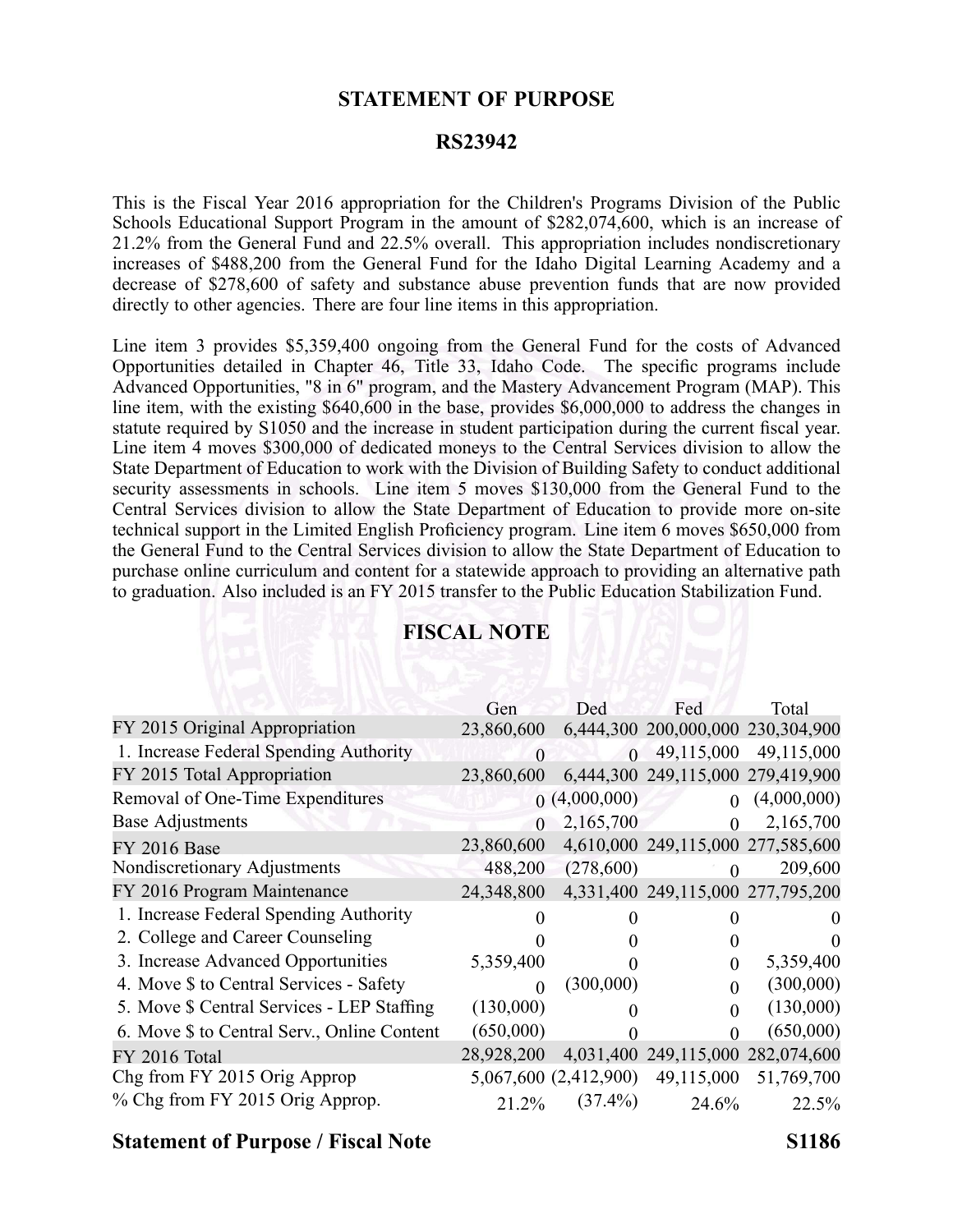|                  | <b>Public Schools FY 2016 Appropriation (Senate Bill</b><br>1183 through Senate Bill 1189) | FY 2016 Original<br>Appropriation<br>(all Divisions) | FY 2016 Div.<br>of Children's<br><b>Programs</b><br>(S1186) |
|------------------|--------------------------------------------------------------------------------------------|------------------------------------------------------|-------------------------------------------------------------|
| I.               | <b>APPROPRIATION</b>                                                                       |                                                      |                                                             |
|                  | Sources of Funds                                                                           |                                                      |                                                             |
| $\mathbf{1}$     | General Fund                                                                               | \$1,475,784,000                                      | \$28,928,200                                                |
| $\overline{2}$   | <b>Dedicated Funds</b>                                                                     | \$74,189,400                                         | \$4,031,400                                                 |
| 3                | Federal Funds                                                                              | \$264,338,500                                        | \$249,115,000                                               |
| $\boldsymbol{4}$ | <b>TOTAL APPROPRIATIONS</b>                                                                | \$1,814,311,900                                      | \$282,074,600                                               |
|                  | General Fund % Change:                                                                     | 7.4%                                                 | 21.2%                                                       |
|                  | Total Funds % Change:                                                                      | 8.2%                                                 | 22.5%                                                       |
| II.              | PROGRAM DISTRIBUTIONS                                                                      |                                                      |                                                             |
|                  | <b>Statutory Requirements</b>                                                              |                                                      |                                                             |
| 5                | Transportation                                                                             | \$71,521,900                                         |                                                             |
| 6                | <b>Border Contracts</b>                                                                    | \$1,100,000                                          | \$1,100,000                                                 |
| 7                | <b>Exceptional Contracts/Tuition</b>                                                       | \$5,065,600                                          | \$5,065,600                                                 |
| 8                | <b>Salary-based Apportionment</b>                                                          | \$226,108,500                                        |                                                             |
| 9                | <b>State Paid Employee Benefits</b>                                                        | \$42,992,800                                         |                                                             |
| 10               | Career Ladder (Sal./Benefits) H296                                                         | \$703,764,800                                        |                                                             |
| 11               | Review of Career Ladder Evals. H296                                                        | \$300,000                                            |                                                             |
| 12               | <b>Bond Levy Equalization</b>                                                              | \$19,400,000                                         |                                                             |
| 13               | <b>Idaho Digital Learning Academy</b>                                                      | \$7,152,600                                          | \$7,152,600                                                 |
| 14               | Idaho Safe & Drug-Free Schools                                                             | \$4,421,400                                          | \$4,031,400                                                 |
| 15               | Math and Science Requirements                                                              | \$5,018,000                                          |                                                             |
| 16               | <b>Advanced Opportunities</b>                                                              | \$6,000,000                                          | \$6,000,000                                                 |
| 17               | National Board Teacher Certification                                                       | \$90,000                                             |                                                             |
| 18               | Facilities (Lottery) & Interest Earned                                                     | \$17,250,000                                         |                                                             |
| 19               | Facilities State Match (GF)                                                                | \$5,485,000                                          |                                                             |
| 20               | Facilities - Charter School Funding                                                        | \$4,200,000                                          |                                                             |
| 21               | Leadership Awards/Premiums                                                                 | \$16,062,700                                         |                                                             |
| 22               | Continuous Improvement and Training                                                        | \$652,000                                            |                                                             |
| 23               | Mastery Based Ed. Development H110                                                         | \$400,000                                            |                                                             |
| 24               | Online Class Portal Managed by SDE                                                         | \$150,000                                            |                                                             |
| 25               | <b>Sub-total -- Statutory Requirements</b>                                                 | \$1,137,135,300                                      | \$23,349,600                                                |

# **Statement of Purpose / Fiscal Note S1186**